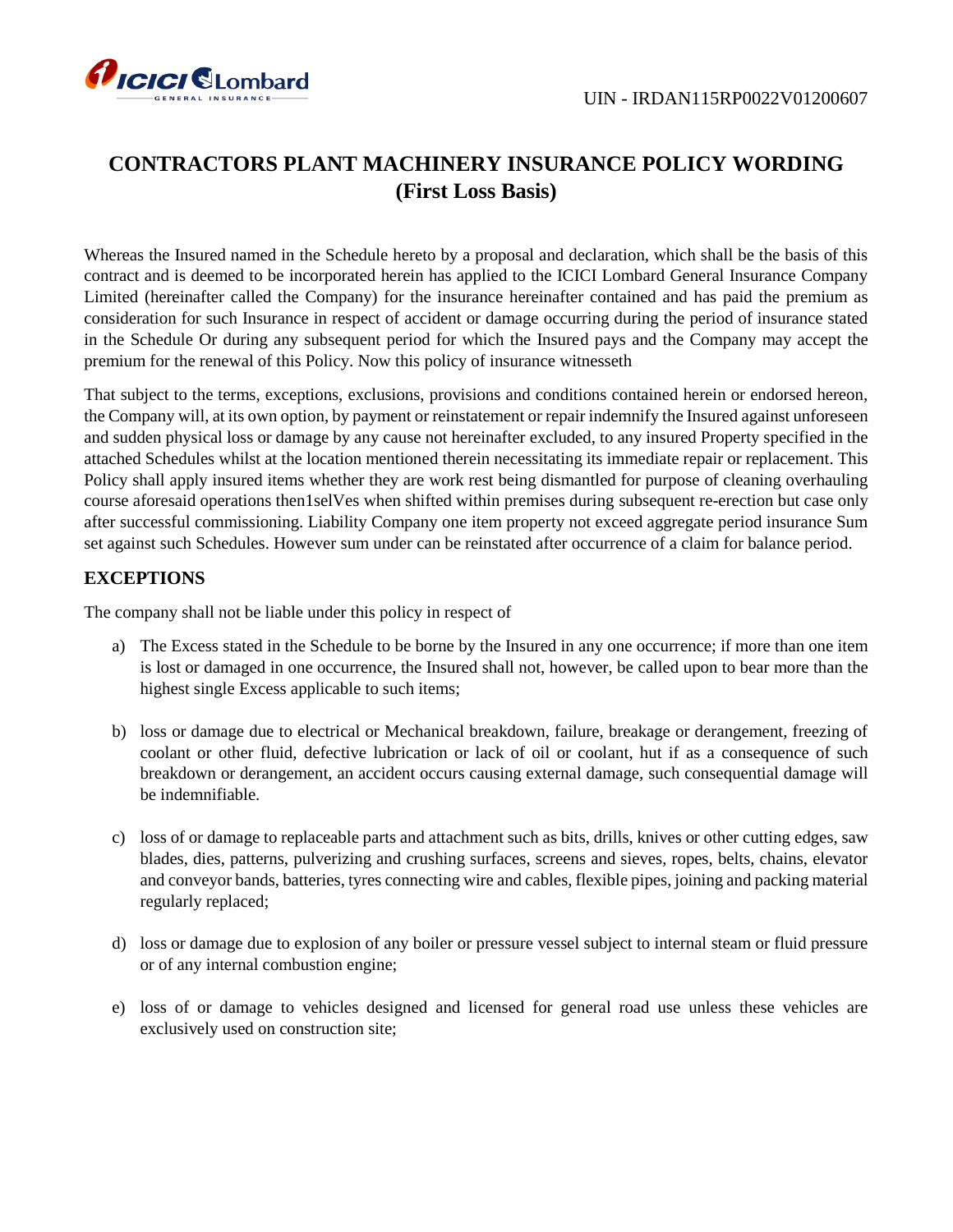

- f) loss of or damage to hull and machinery of waterborne vessels or craft; however this exclusion shall not apply to Contractors Plant and Machinery mounted on water borne vessels or crafts for the purpose of use for contract work.
- g) loss or damage due to total or partial immersion in tidal waters;
- h) loss or damage whilst in transit, from one location to another location. (Public Liability will not be payable while Contractors Plant Machinery's are on Public Roads);
- i) loss or damage as a direct consequence of the continual influence of operation (egg. Wear and tear, corrosion, rust, deterioration due to lack of use and normal atmospheric conditions);
- j) loss or damage occurring whilst any insured item is undergoing a test of any kind or is being used in any manner or for any purpose other than that for which it was designed;
- k) loss of or damage to plant and/or machinery working underground Note: This does not apply to Machines used in Tunnelling works,
- l) war, invasion, act of foreign enemy, hostilities or war like operation (whether war be declared or not), Civil War, Rebellion, Revolution, Insurrection, Mutiny, Civil Commotion, Military or usurped power, martial law, conspiracy, confiscation, commandeering a group of malicious persons acting on behalf of or in connection with any political organization, requisition or destruction or damage by order of any government de jure or de facto or by any public, Municipal or Local Authority.
- m) loss or damage directly or indirectly caused by, or arising out of, or aggravated by nuclear reaction, nuclear radiation or radioactive contamination
- n) loss or damage due to any faults or defects existing at the time of commencement of this Policy within the knowledge of the Insured or his representatives. whether such faults or defects were known to the Company or not;
- o) loss or damage directly or indirectly caused by, or arising out of or aggravated by the wilful act or wilful negligence of the Insured or his representatives.
- p) loss or damage for which the supplier or manufacturer is responsible either by law or under contract;
- q) consequential loss or liability of any kind or description;
- r) loss or damage discovered only at the time of taking an inventory or during routine servicing.
- s) In any action; suit or other proceeding where the Company alleges that by reason of the provisions of exclusions (m) to (q) above, any loss, destruction or damage is not covered by this Policy, the onus of proving that such loss, destruction or damage is covered shall be upon the Insured.

# **PROVISIONS**

1. SUM INSURED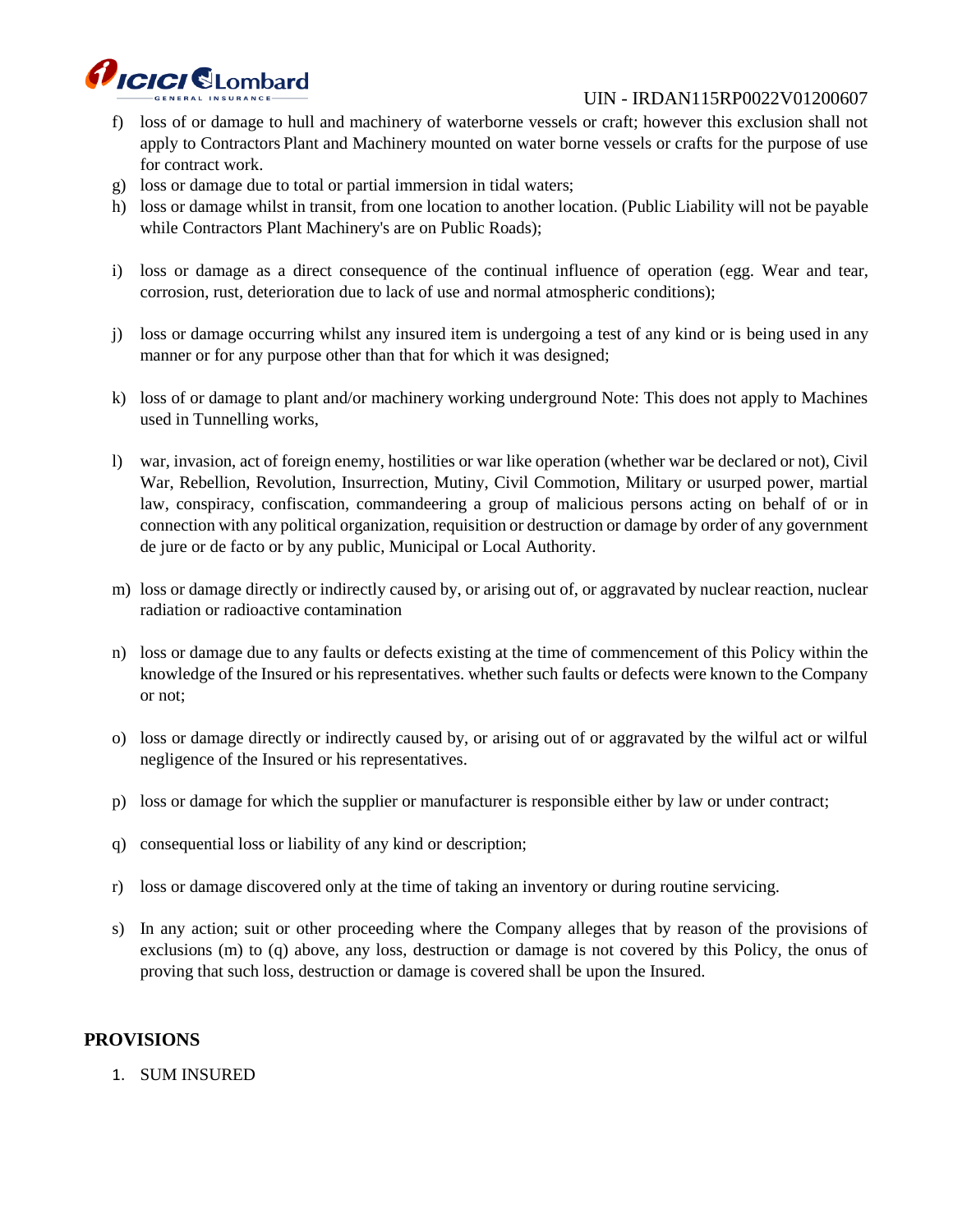

It is a requirement of this insurance that the Sum Insured shall be equal to the cost of replacement of the insured property by new property of the san-le kind and same capacity, which shall mean its replacement cost including freight, dues and customs duties, if any, and erection costs.

## 2. BASIS OF INDEMNITY

- a) In cases where damage to an insured item can be repaired, the Company will pay expenses necessarily incurred to restore the damaged machine to its condition immediately prior to the accident/loss plus the cost of dismantling and re-erection incurred for the purpose of effecting the repairs as well as ordinary freight to and from a repair-shop, customs duties and dues if any to the extent such expenses have been included in the Sum Insured, If the repairs are executed at a workshop owned by the Insured, the Company will pay the cost of materials and wages incurred for the purpose of the repairs plus a reasonable percentage to covet overhead charges. No deduction shall be made for depreciation in respect of parts replaced, except those with limited life, but the value of any salvage will be taken into account. If the cost of repairs as detailed herein above equals or exceeds the actual value of the machinery insured immediately before the occurrence of the damage, the settlement shall be made on the basis provided for in (b) below.
- b) In cases where an insured item is totally destroyed, the Company will pay the actual value of the item immediately before the occurrence Of the loss, including costs for ordinary freight, erection and customs duties if any, provided such expenses have been included in the sum insured, such actual value to be calculated by deducting proper depreciation from the replacement value of the item. The Company will also pay any normal charges for dismantling of the machinery destroyed but the salvage shall be taken into account.

Any extra charges incurred for overtime, night-work, work on public holiday, express freight, are covered by this insurance only if especially agreed to in writing. In the event of the Makers' drawing, patterns and core boxes necessary for the execution of a repair, not being available, the Company shall not be liable for the cost of making any such drawings, patterns and core boxes. The cost of any alteration, improvements or overhauls shall not be recoverable under this Policy. The cost of any provisional repairs will be borne by the Company, if such repairs constitute part of the final repairs, and do not increase the total repair expenses.

If the sum insured is less than the amount required to be insured as per Provision-l, herein above the Company will pay only in such proportion

as the sum insured bears to the amount required to be insured, Every item if, more than one, shall be subject to this condition separately.

The Company will make payments only after being satisfied, with the necessary bills and documents that the repairs have been effected or replacements have taken place, as the case may be. The Company .may, however, not insist for bills and documents in case of total loss where the Insured is unable to replace the damage equipment for reasons beyond their control. In such a case, claims can be settled on "Indemnity Basis"

# 3. CONDITIONS

- a) This Policy and the attached Schedule(s) shall be read together one contract and any words and expressions to which specific meanings have been attached in any part of this. Policy or of the attached Schedule(s) shall bear the same meaning wherever they may appear.
- b) If a claim is in any respect fraudulent or if any false declaration is made or used in support thereof or if any fraudulent means or devices are used by the Insured or any one acting on his behalf to obtain any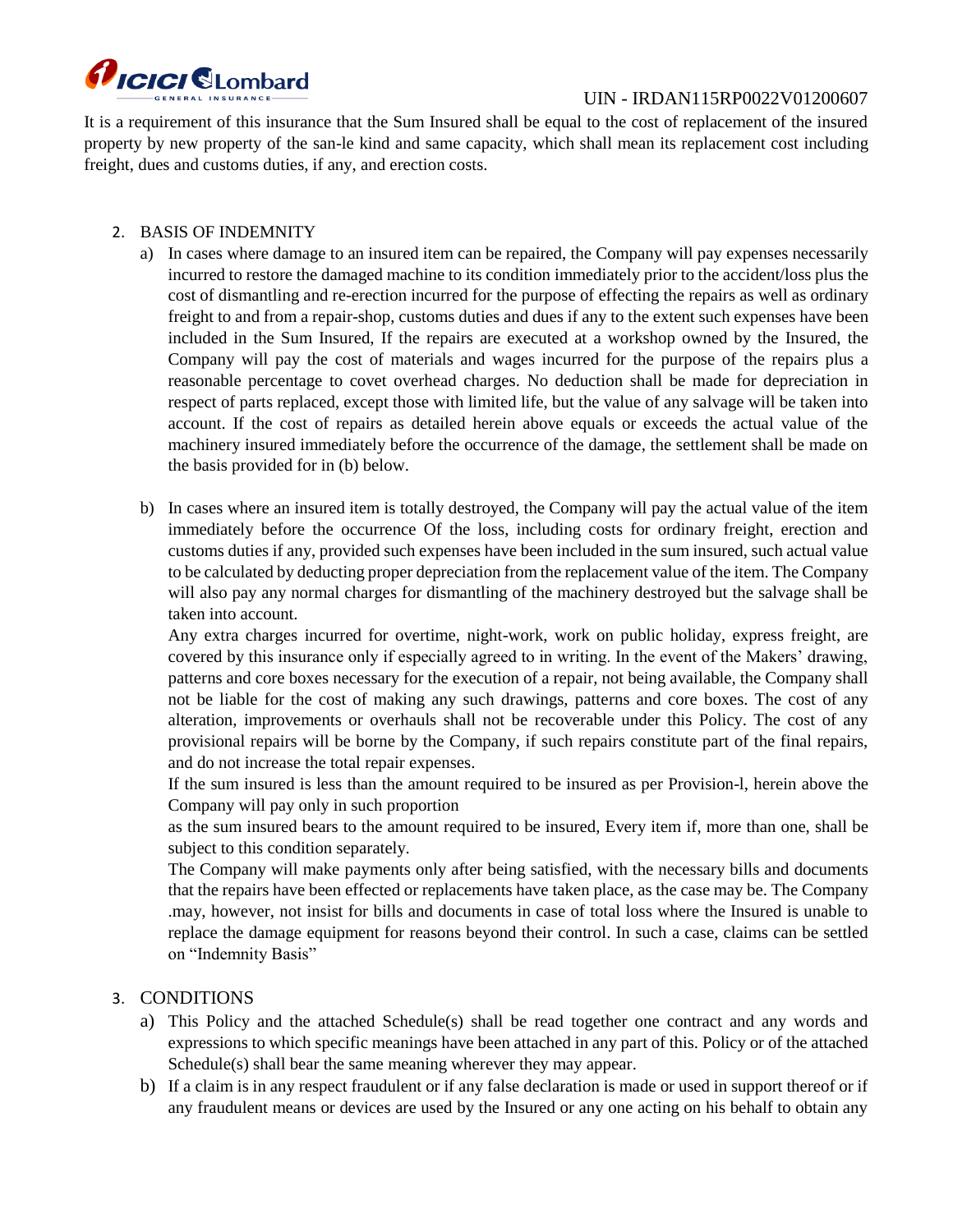

benefit under this Policy, or if a claim is made and rejected and no action or suit is commenced within three months after such rejection or in case of arbitration taking place as provided therein, within three months after the arbitrator or arbitrators or umpire have made their award, all benefits under this Policy shall be forfeited.

- c) No admission, offer, promise, payment or indemnity shall be made or given by or on behalf of the Insured without the written consent of the Company who shall be entitled, if they so desire, to take over and conduct in the name of the Insured the defence or settlement of any claim for indemnity or damage or otherwise shall have full discretion in the conduct of any proceeding or in the settlement of any claim and the Insured shall give all such information and assistance as the Company may require.
- d) The due observance and fulfilment of the terms, provisions and conditions of and endorsement on this Policy in so far as they relate to anything to be done or complied with by the Insured and the truth of the statements and answers in the said proposal shall be conditions precedent to any liability of the Company to make any payment under this Policy.

## 4. MISCELLANEOUS

The insured shall:

- a) take all practicable steps including in the case of machinery lost or stolen or wilfully damaged, the giving of immediate notice to the Police to recover any property lost or stolen and in the case of theft or wilful damage to discover the guilty person or persons.
- b) produce or give access to any property alleged to be damaged and the Insured shall be bound to satisfy the Company by such reasonable evidence as the Company may require that the loss, destruction or damage m in respect of which a claim is made has actually arisen from one of the risks insured.

# 5. OBLIGATIONS OF THE INSURED

- a) The Insured shall take all reasonable steps to maintain the insured property in efficient working order and to ensure that no item is habitually or intentionally overloaded. The Insured shall fully observe the manufacturer's instructions for operating, inspection and overhaul, as well as government, statutory municipal and all other binding regulations in force concerning the operation and maintenance of the insured plant and machinery;
- b) The Company's officials and/or their representatives shall at all reasonable times have the right to inspect and examine any property insured hereunder and the Insured shall provide the officials of the Company with all details and information necessary for the assessment of the risks.
- c) In the event of any:
	- i. material change in the original risk,
	- ii. alteration, modification or addition to an insured item,
	- iii. Departure from prescribed operating condition, whereby the risk of loss or damage increases.
	- iv. change in the Insured's interest (such as discontinuation or liquidation of the business or being placed in receivership) taking place, the Policy shall be void unless its continuance be agreed by endorsement signed by the Company.
- 6. DUTIES FOLLOWING AN ACCIDENT

In the event of any occurrence which might give rise to a claim under this Policy the Insured shall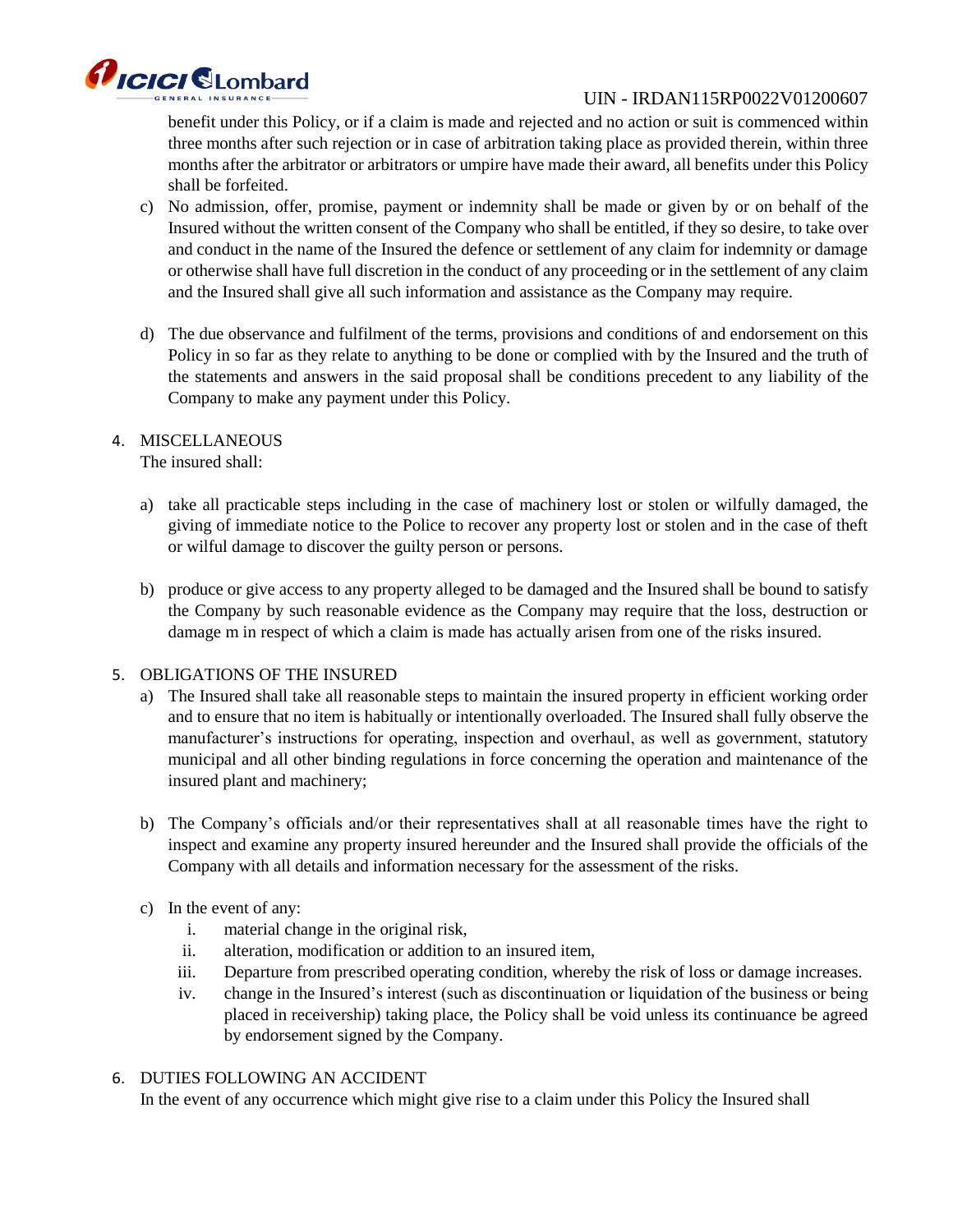

- a) Immediately notify the Company by telephone or telegram as well as in writing, giving an indication as to the nature and extent of loss or damage.
- b) take all reasonable steps within his power to minimise the, extent of the loss or damage or liability;
- c) preserve the damaged or defective parts and make them available for inspection by an official or surveyor of the Company;
- d) Furnish all such information and documentary evidence as the Company may require. The Company shall not be liable for any loss or damage of which no notice and completed claim form have been received by the Company within Fourteen days of its occurrence,

Upon notification of a claim being given to the Company, the Insured may proceed with the repair of any minor damage not exceeding Rs. 7500/- provided that the carrying out of such repairs is without prejudice to any question of liability of the Company and that any damaged part requiring replacement is kept for inspection by the Company; but in all other cases a representative of the Company shall have the opportunity of inspecting the damage before any alterations, repairs or replacements are effected. Nothing contained herein shall prevent the Insured from taking such steps as are absolutely necessary to maintain the operation of the plant.

The liability of the Company under this Policy in respect of any item of property sustaining damage, for which indemnity is provided, shall cease if the said item is kept in operation without being repaired to the satisfaction of the Company.

#### 7. OTHER INSURANCES

If, at the time any claim arises under this Policy, there is any other insurance covering the same loss, damage or liability, the Company shall not be liable to pay or contribute more than its rateable proportion of such loss, damage of liability.

#### 8. POSITION AFTER A CLAIM

- a) The Insured shall not be entitled to abandon any property to the Company whether taken possession of, by the Company or not.
- b) As from the day of the loss, the Sum Insured for remainder of the period of insurance is reduced by the amount of the compensation. To prevent under insurance during the remainder of the period of insurance, the amount insured must be, reinstated. The premium will be calculated pro-rata from the day the repaired item is again put to work. For subsequent periods of insurance, the original indemnity and premium are again in force unless circumstances justify an alteration.

#### 9. TRANSFER OF INTEREST

The insurance granted by this Policy shall cease to attach to any items described in the Scheduler the interest in which shall pass from the Insured otherwise than by will or operation of law, unless the consent of the Company for the continuance of the insurance shall be obtained and signified by endorsement hereon.

#### 10. TERMINATION. OF INSURANCE

This insurance may be 'terminated at any time at the request of the Insured, in which case the Company will retain the premium calculated at the customary short period rate for the time the. policy has been in force, This insurance may also at any time be terminated at the option of the Company, by 15 days notice to that effect being given to the Insured, in which case, the Company shall be liable to repay on demand a rateable proportion of the premium for the unexpired term from the date of the cancellations.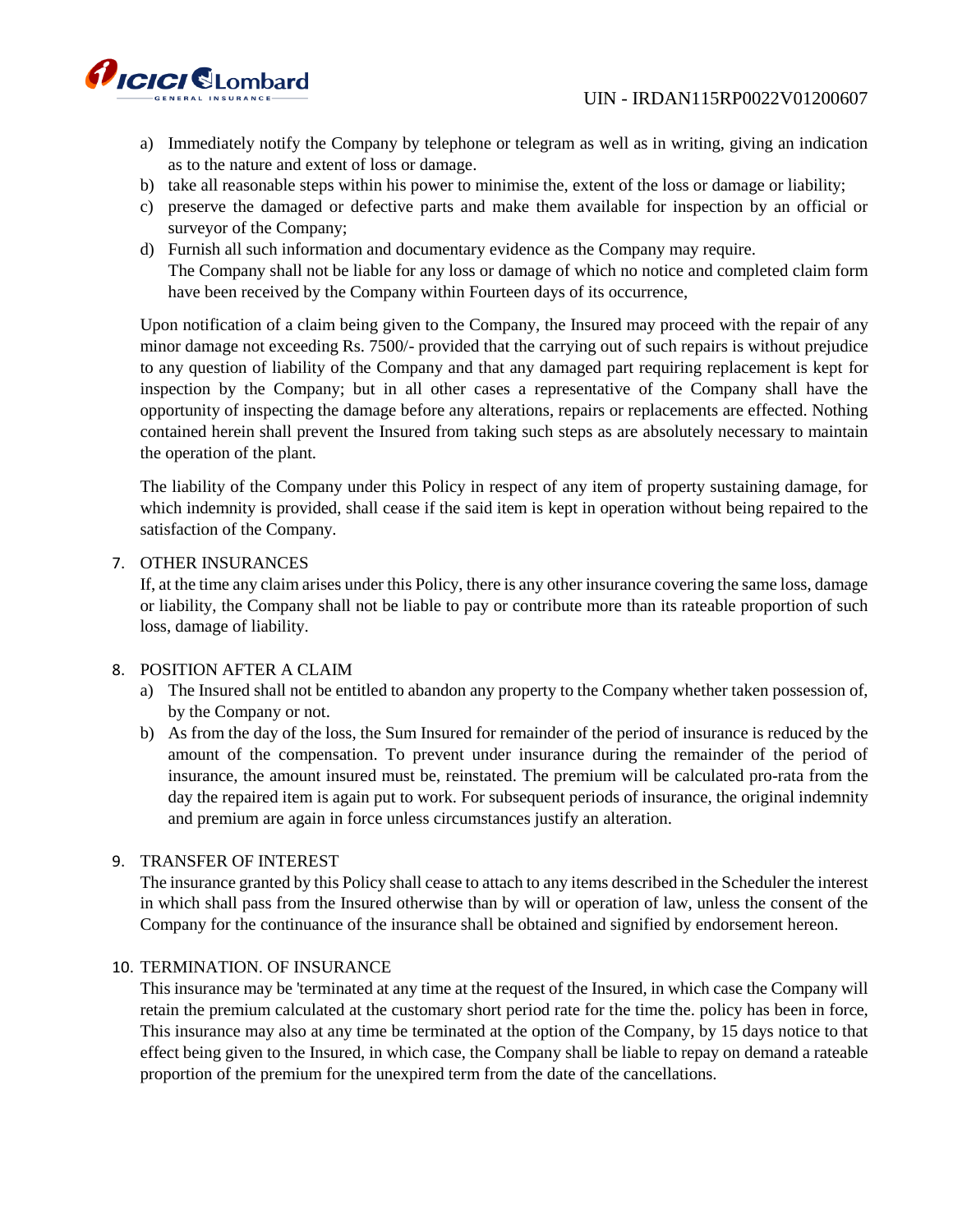



#### 11. RECOURSE

The Insured shall, at the expense of the Company, do and concur in doing and permit to be done, all such acts and things as may be necessary or required by the Company, in endorsing any right or remedies or of obtaining relief or indemnity from parties (other than those insured under this Policy) to which the Company shall be or would become entitled or subrogated upon their paying for or making good of any loss or damage under this Policy, whether such acts and things shall be or become necessary or required before or after the Insured's indemnification by the Company.

#### 12. ARBITRATION

If any difference shall arise as to the quantum to be paid under this Policy, (liability being otherwise admitted), such difference shall, independently of all other questions, be referred to the decision of a sole arbitrator, to be appointed in writing by the parties to or if they cannot agree upon a single arbitrator within 30 days of any party invoking arbitration the same shall be referred to a panel Of three arbitrators, comprising of two arbitrators, one to be appointed by each of the parties to the dispute/difference and the third arbitrator to be appointed by such two arbitrators and arbitration shall be conducted under and in accordance with the provisions of The Arbitration and Conciliation Act, 1996.

It is clearly agreed and understood that no difference or dispute shall be referable to arbitration as herein before provided, if the Company has disputed or not accepted liability under or in respect of this Policy.

It is hereby expressly stipulated and declared that it shall be a condition precedent to any right of action or suit upon this Policy that the award by such arbitrator/arbitrators of the amount of the loss or damage shall be first obtained.

#### 13. GRIEVANCE CLAUSE

For resolution of any query or grievance, Insured may contact the respective branch office of the Company or may call toll free no.1800-2666 or may approach us at the sub section "Grievance Redressal" on our website www.icicilombard.com (Customer Support section). However, if the resolution provided by us is not satisfactory you may approach Insurance Regulatory and Development Authority (IRDA) through the Integrated Grievance Management Section (IGMS) or IRDA Grievance Call Centre (IGCC) at their toll free no. 155255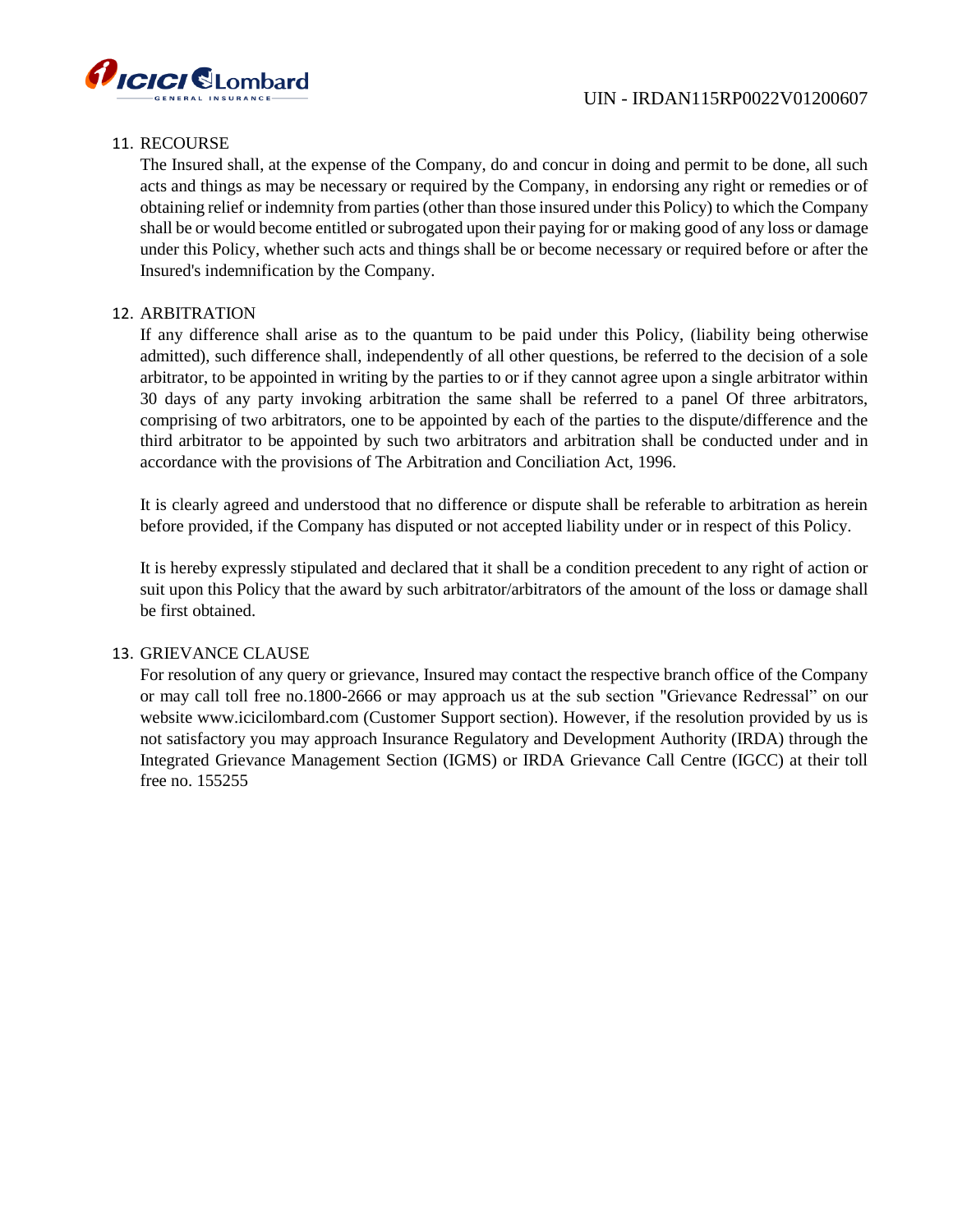

# **Contact information:**

CIN - L67200MH2000PLC129408

UIN - IRDAN115CP0051V01201920

Claim intimation clause:

| Registered Office Address:                             |
|--------------------------------------------------------|
| <b>ICICI</b> Lombard General Insurance Company Limited |
| ICICI Lombard House 414, Veer Savarkar Marg            |
| Siddhi Vinayak Temple, Prabhadevi, Mumbai 400025       |

Notify us immediately on toll free number 1800 2666 or on our website (www.icicilombard.com)

## **Grievances**

In case You are aggrieved in any way, You should do the following:

1. Call Us at toll free number: 1800 2 666 or email us at [customersupport@icicilombard.com](mailto:customersupport@icicilombard.com)

2. If You are not satisfied with the resolution then You may subsequently write to the manager- service quality, corporate manager service quality, national manager- operations & finally director- services and business development at the following address:

ICICI Lombard General Insurance Company Limited ICICI Lombard House 414, Veer Savarkar Marg Near Siddhi Vinayak Temple, Prabhadevi, Mumbai 400 025

In case the Insured's complaint is not fully addressed by the Insurer, Insurer may use the Integrated Grievance Management System (IGMS) for escalating the complaint to IRDAI. Through IGMS, Insured can register the complaint online and track its status. For registration please visit IRDAI website www.irdaindia.org. If the issue still remains unresolved, You may, subject to vested jurisdiction, approach Insurance Ombudsman for the redressal of the grievance.

#### **The details of Insurance Ombudsman are available below:-**

| Sr.            | Name and office of Insurance Ombudsman | <b>Territorial Area of Jurisdiction</b> |
|----------------|----------------------------------------|-----------------------------------------|
| N <sub>0</sub> |                                        |                                         |
|                | <b>AHMEDABAD</b>                       | Gujarat,                                |
|                | Office of the Insurance Ombudsman,     | Dadra & Nagar Haveli,                   |
|                | Jeevan Prakash Building, 6th floor,    | Daman and Diu.                          |
|                | Tilak Marg, Relief Road,               |                                         |
|                | Ahmedabad - 380 001.                   |                                         |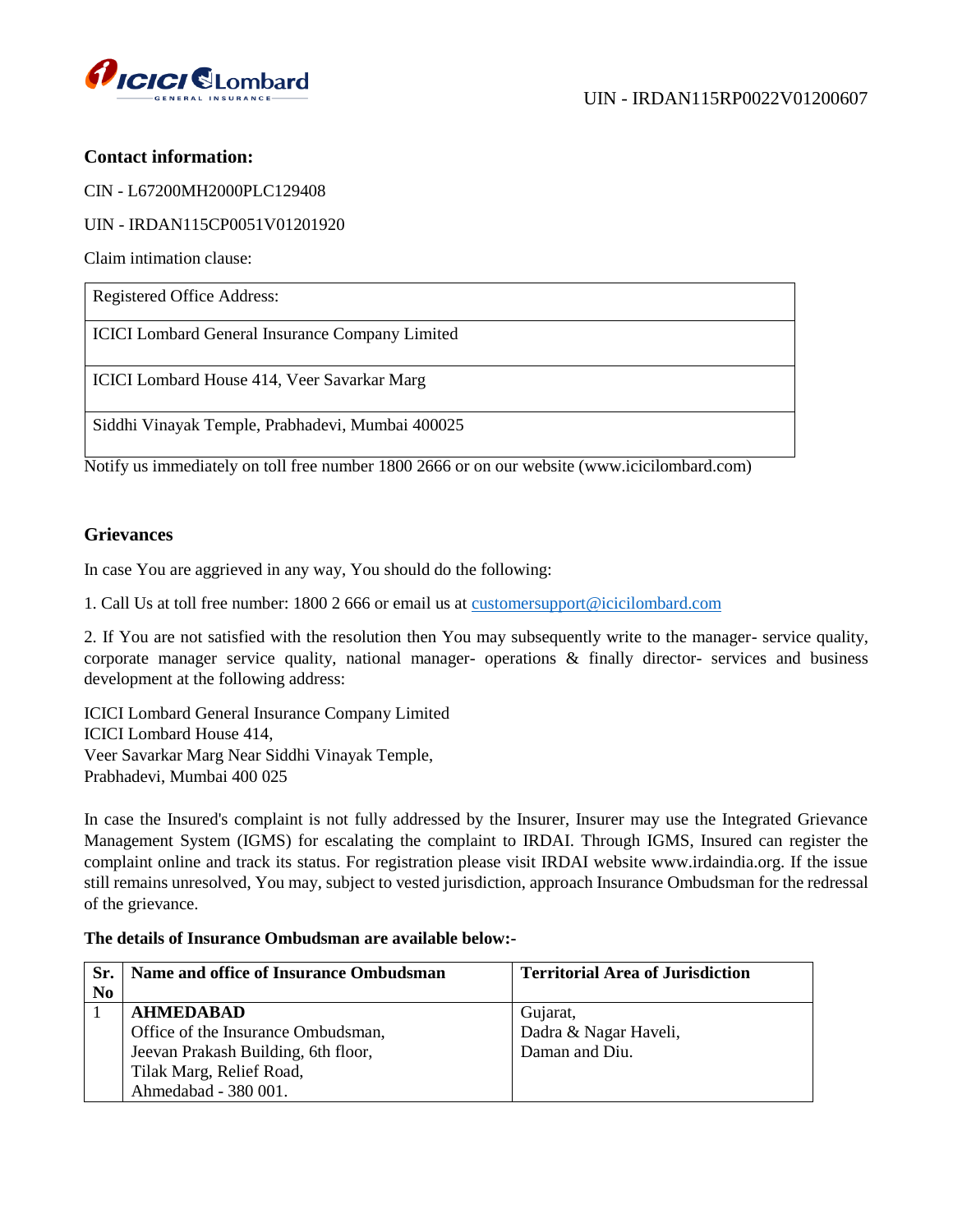

|                | Tel.: 079 - 25501201/02/05/06                               |                                    |
|----------------|-------------------------------------------------------------|------------------------------------|
|                | Email:- bimalokpal.ahmedabad@cioins.co.in                   |                                    |
| $\overline{2}$ | <b>BENGALURU</b>                                            | Karnataka                          |
|                | Office of the Insurance Ombudsman,                          |                                    |
|                | Jeevan Soudha Building,                                     |                                    |
|                | PID No.57-27-N-19, Ground Floor, 19/19,                     |                                    |
|                | 24th Main Road, JP Nagar, 1st Phase,                        |                                    |
|                | Bengaluru-560 078.                                          |                                    |
|                | Tel.:- 080-26652048 / 26652049                              |                                    |
|                | Email:- bimalokpal.bengaluru@cioins.co.in                   |                                    |
| 3              | <b>BHOPAL</b>                                               | States of Madhya Pradesh and       |
|                | Office of the Insurance Ombudsman,                          | Chattisgarh.                       |
|                | Janak Vihar Complex, 2nd Floor, 6, Malviya Nagar,           |                                    |
|                | Opp.Airtel Office, Near New Market,                         |                                    |
|                | Bhopal - 462 033.                                           |                                    |
|                | Tel.: 0755 - 2769201 / 2769202                              |                                    |
|                | Fax:- 0755-2769203                                          |                                    |
|                | Email:- bimalokpalbhopal@cioins.co.in                       |                                    |
| $\overline{4}$ | <b>BHUBANESHWAR</b>                                         | State of Orissa.                   |
|                | Office of the Insurance Ombudsman,                          |                                    |
|                | 62, Forest park,                                            |                                    |
|                | Bhubneshwar - 751 009.                                      |                                    |
|                | Tel.:- 0674-2596461 / 2596455                               |                                    |
|                | Fax:- 0674-2596429                                          |                                    |
|                | Email:- bimalokpal.bhubaneswar@cioins.co.in                 |                                    |
| 5              | <b>CHANDIGARH</b>                                           | States of Punjab, Haryana,         |
|                | Office of the Insurance Ombudsman,                          | Himachal Pradesh, Jammu & Kashmir  |
|                | S.C.O. No. 101, 102 & 103, 2nd Floor,                       | and Union territory of Chandigarh. |
|                | Batra Building, Sector 17 - D,                              |                                    |
|                | Chandigarh - 160 017.                                       |                                    |
|                | Tel.:- 0172-2706196/5861 / 2706468                          |                                    |
|                | Fax:- 0172-2708274                                          |                                    |
|                | Email:- bimalokpal.chandigarh@cioins.co.in                  |                                    |
| 6              | <b>CHENNAI</b>                                              | State of Tamil Nadu and Union      |
|                | Office of the Insurance Ombudsman,                          | Territories - Pondicherry Town and |
|                | Fatima Akhtar Court, 4th Floor, 453 (old 312),              | Karaikal (which are part of Union  |
|                | Anna Salai, Teynampet,                                      |                                    |
|                |                                                             | Territory of Pondicherry).         |
|                | <b>CHENNAI - 600 018.</b>                                   |                                    |
|                | Tel.:- 044-24333668 / 24335284                              |                                    |
|                | Fax:- 044-24333664                                          |                                    |
|                | Email:- bimalokpal.chennai@cioins.co.in                     |                                    |
| $\overline{7}$ | <b>DELHI</b>                                                | <b>State of Delhi</b>              |
|                | Office of the Insurance Ombudsman,                          |                                    |
|                | 2/2 A, Universal Insurance Building,                        |                                    |
|                | Asaf Ali Road.                                              |                                    |
|                | New Delhi - 110 002.                                        |                                    |
|                | Tel.: 011 - 23232481/23213504                               |                                    |
|                | Fax:- 011-23230858<br>Email:- bimalokpal.delhi@cioins.co.in |                                    |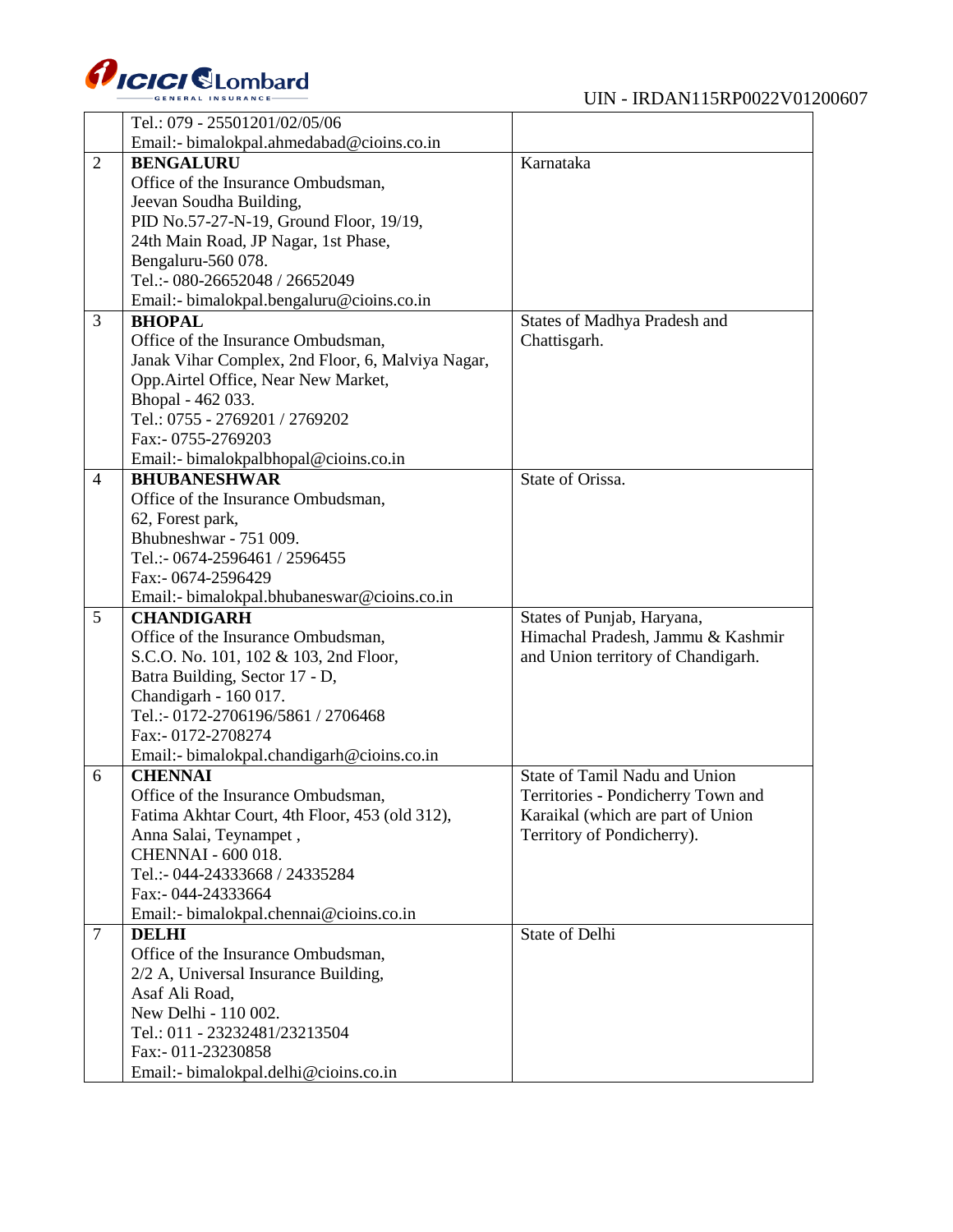

| 8  | <b>ERNAKULAM</b>                                    | Kerala, Lakshadweep, Mahe-a part of     |
|----|-----------------------------------------------------|-----------------------------------------|
|    | Office of the Insurance Ombudsman,                  | Pondicherry                             |
|    | 2nd floor, Pulinat Building,                        |                                         |
|    | Opp. Cochin Shipyard, M.G. Road,                    |                                         |
|    | Ernakulum - 682 015                                 |                                         |
|    | Tel.:- 0484-2358759/2359338                         |                                         |
|    | Fax:- 0484-2359336                                  |                                         |
|    | Email:- bimalokpal.ernakulum@cioins.co.in           |                                         |
| 9  | <b>GUWAHATI</b>                                     |                                         |
|    |                                                     | Assam,                                  |
|    | Office of the Insurance Ombudsman,                  | Meghalaya,                              |
|    | 'Jeevan Nivesh', 5th Floor,                         | Manipur,                                |
|    | Nr. Panbazar over bridge, S.S. Road,                | Mizoram,                                |
|    | Guwahati-781001(ASSAM)                              | Arunachal Pradesh,                      |
|    | Tel.:- 0361-2132204 / 2132205                       | Nagaland and Tripura.                   |
|    | Fax:- 0361-2732937                                  |                                         |
|    | Email:- bimalokpal.guwahati@cioins.co.in            |                                         |
| 10 | <b>HYDERABAD</b>                                    | Andhra Pradesh,                         |
|    | Office of the Insurance Ombudsman,                  | Telangana,                              |
|    | 6-2-46, 1st floor, "Moin Court" Lane Opp. Saleem    | Yanam and part of Territory of          |
|    | Function Palace,                                    | Pondicherry.                            |
|    | A. C. Guards, Lakdi-Ka-Pool,                        |                                         |
|    | Hyderabad - 500 004.                                |                                         |
|    | Tel.:- 040-65504123/23312122                        |                                         |
|    | Fax:- 040-23376599                                  |                                         |
|    | Email:- bimalokpal.hyderabad@cioins.co.in           |                                         |
| 11 | <b>JAIPUR</b>                                       | State of Rajasthan                      |
|    | Office of the Insurance Ombudsman,                  |                                         |
|    | Jeevan Nidhi-II Bldg., Ground Floor,                |                                         |
|    |                                                     |                                         |
|    | Bhawani Singh Marg,                                 |                                         |
|    | Jaipur $-302005$                                    |                                         |
|    | Tel.:- 0141-2740363                                 |                                         |
|    | Email:- bimalokpal.jaipur@cioins.co.in              |                                         |
| 12 | <b>KOLKATA</b>                                      | States of West Bengal,                  |
|    | Office of the Insurance Ombudsman,                  | Bihar, Sikkim and                       |
|    | Hindustan Building Annexe, 4th floor, 4, CR Avenue, | Union Territories of Andaman and        |
|    | Kolkata - 700 072                                   | Nicobar Islands                         |
|    | Tel.:- 033-22124339 / 22124340                      |                                         |
|    | Fax:- 033-22124341                                  |                                         |
|    | Email:- bimalokpal.kolkata@cioins.co.in             |                                         |
| 13 | <b>LUCKNOW</b>                                      | District of Uttar Pradesh:              |
|    | Office of the Insurance Ombudsman,                  | Lalitpur, Jhansi, Mahoba, Hamirpur,     |
|    | 6th Floor, Jeevan Bhawan, Phase-II,                 | Banda, Chitrakoot, Allahabad, Mirzapur, |
|    | Nawal Kishore Road, Hazratganj,                     | Sonbhabdra, Fatehpur, Pratapgarh,       |
|    | Lucknow-226 001.                                    | Jaunpur, Varansi, Gazipur, Jalaun,      |
|    | Tel.:- 0522-2231330 / 2231331                       | Kanpur, Lucknow, Unnao, Sitapur,        |
|    | Fax:- 0522-2231310.                                 | Lakhimpur, Bahraich, Barabanki,         |
|    | Email:-bimalokpal.lucknow@cioins.co.in              | Raebareli, Sravasti, Gonda, Faizabad,   |
|    |                                                     | Amethi, Kaushambi, Balrampur, Basti,    |
|    |                                                     | Ambedkarnagar, Sulanpur, Maharajganj,   |
|    |                                                     |                                         |
|    |                                                     | Santkabirnagar, Azamgarh, Kaushinagar,  |